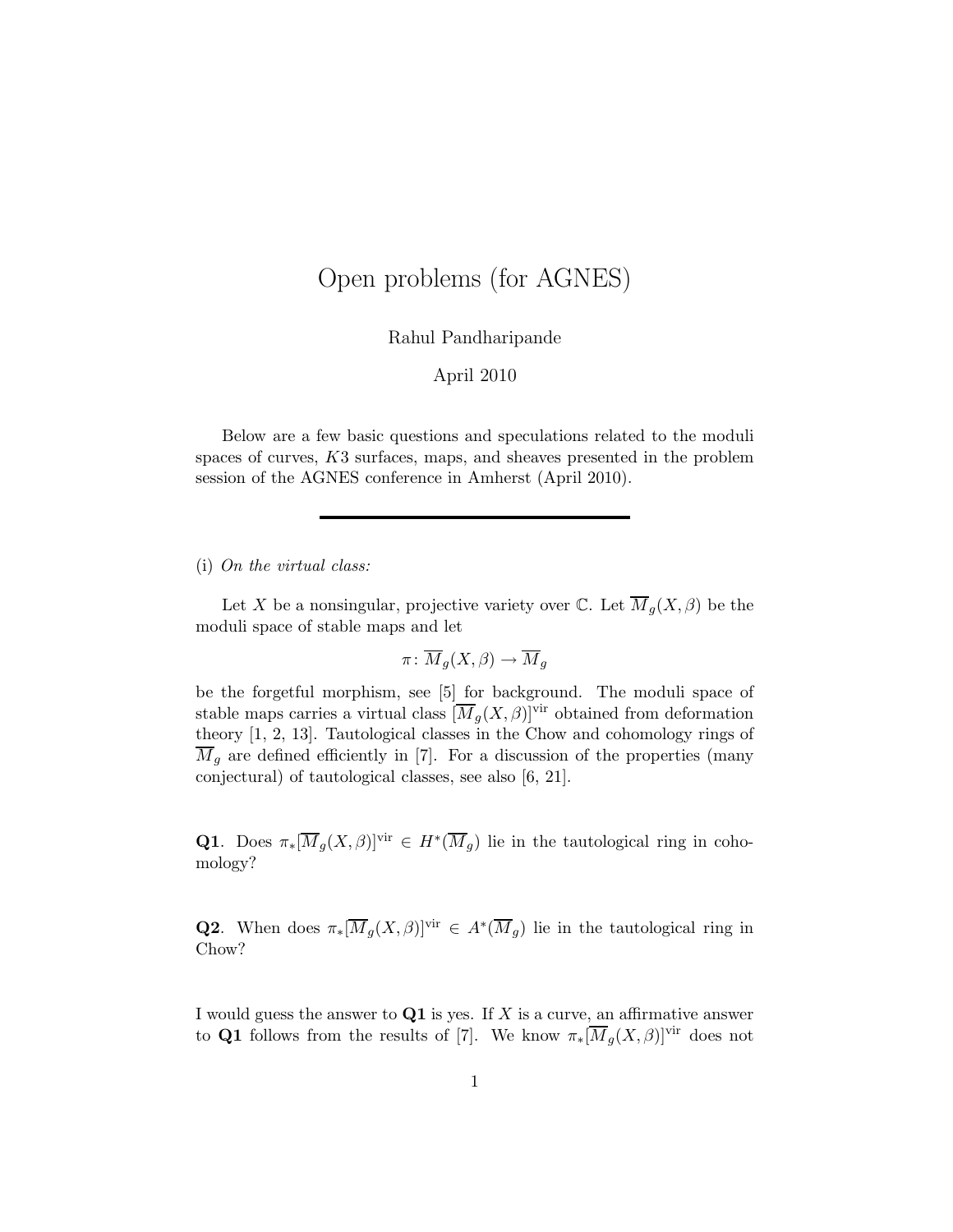always lie in the tautological ring in Chow — counterexamples can be found when  $X$  is a curve. A wild speculation, motivated by the Bloch-Beilinson conjecture, is that the answer to Q2 is yes when X is defined over over  $\overline{Q}$ .

#### (ii) On the Virasoro constraints:

The spaces  $\overline{M}_q(X,\beta)$  determine the Gromov–Witten invariants of X. These are conjectured to satisfy the Virasoro constraints [4]. Virasoro constraints are known to hold now in many, but not all, cases [8, 14]. A very interesting variety for which the Virasoro constraints are unknown is the Enriques surface.

Q3. Prove the Virasoro constraints in case X is an Enriques surface.

A study of the Gromov-Witten theory of the Enriques surface, closely related to modular forms, has been started in [18]. The Enriques surfaces is perhaps the most basic variety where new techniques are required to establish the Virasoro constraints.

#### (iii) On the moduli of sheaves:

Let  $X$  be a nonsingular, projective 3-fold. The Gromov-Witten theory of X, defined via  $\overline{M}_q(X,\beta)$ , is conjecturally [15] equivalent to the Donaldson-Thomas theory of  $X$ . The latter is defined via the moduli of ideal sheaves of curves in  $X$  [3, 25], or more recently, in terms of the moduli spaces of stable pairs [22].

Q4. Prove the GW/DT correspondence for 3-folds.

The toric cases of Q4 are known [16]. Algebraic cobordism results [12] suggest the possibility of reducing to the toric case using degeneration methods.

Donaldson–Thomas invariants are defined only in dimension 3 because a virtual fundamental class for the moduli space of sheaves is required. Deformations are given by  $\text{Ext}^1(E, E)$ , obstructions by  $\text{Ext}^2(E, E)$ , and to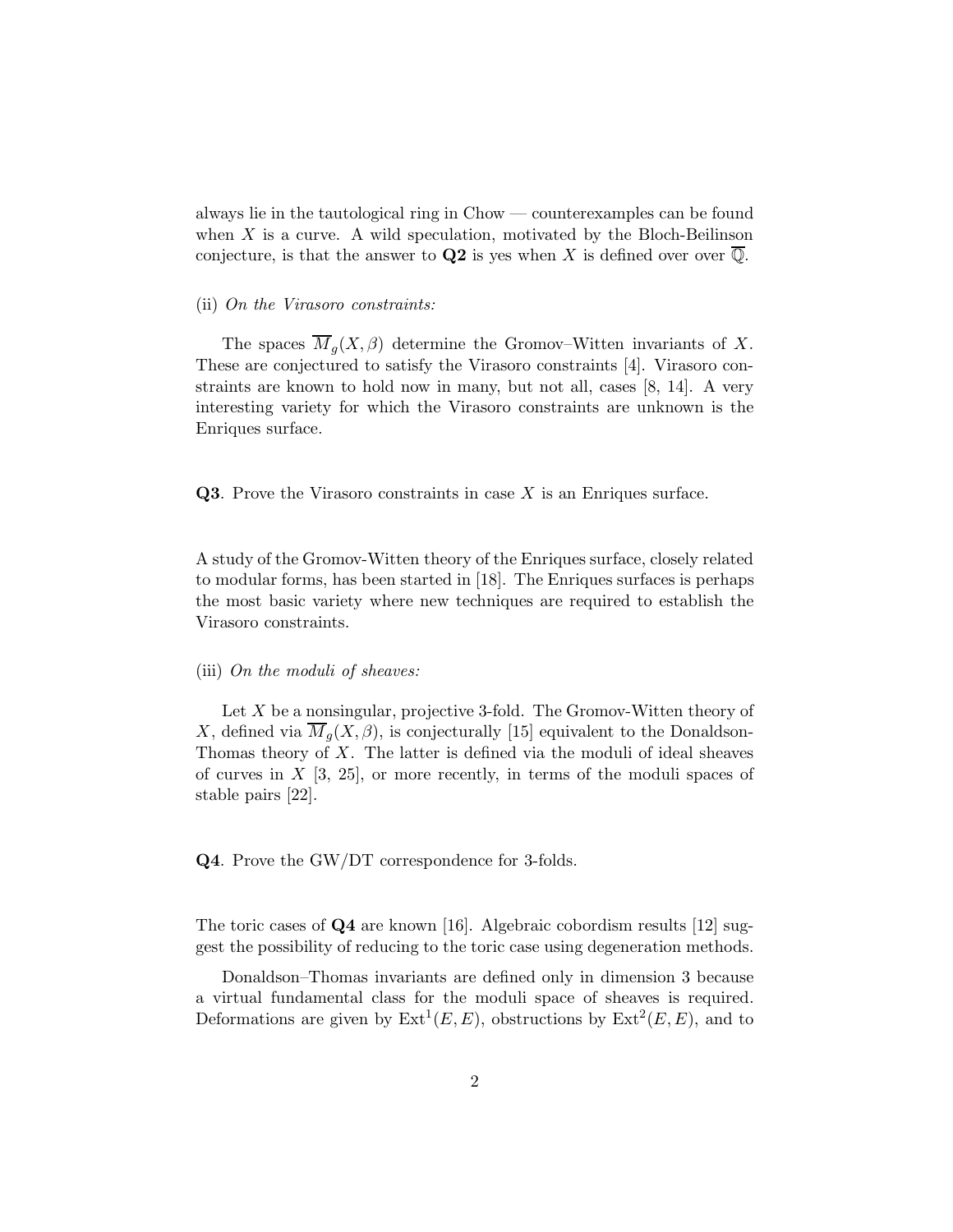define the virtual fundamental class we need (roughly) the vanishing

$$
Ext^i(E, E) = 0 \text{ for } i > 2.
$$

On 3-folds, the vanishing can often be obtained using Serre duality and stability. However, there are parallel examples of enumerative computations in higher dimensions in Gromov-Witten theory [11, 23]. Moreover, many aspects of Joyce's counting theory are valid in higher dimensions [9].

**Q5**. Define Donaldson–Thomas invariants in dimensions  $> 3$ .

### (iv) On the moduli of K3 surfaces:

Let  $M_{2n}^{K3}$  denote the moduli space of polarized K3 surfaces  $(S, L)$  of degree  $L^2 = 2n$ . Little appears to be known about the cycle theory of  $M_{2n}^{K3}$ .

**Q6**. What is the analogue of the tautological ring for  $M_{2n}^{K3}$ ?

A natural guess for Q6 is the subring generated by the classes of the Noether–Lefschetz loci. The Noether-Lefschetz loci parameterize K3 surfaces with higher rank Picard lattices.

**Q7**. Do the Noether-Lefschetz divisors span  $Pic(M_{2n}^{K3}) \otimes_{\mathbb{Z}} \mathbb{Q}$ ?

Let  $X$  be a compact Calabi-Yau 3-fold expressed as  $K3$ -fibration over  $\mathbb{P}^1,$ 

$$
\pi: X \to \mathbb{P}^1 .
$$

Given an ample line bundle L on X, the family  $\pi$  determines a morphism of the base  $\mathbb{P}^1$  to the moduli of polarized K3 surfaces. Via [19], the Gromov-Witten theory of X in  $\pi$ -fiber classes is calculated in terms of the Noether– Lefschetz numbers of  $\pi$  and the Katz-Klemm-Vafa [10] conjecture concerning  $\lambda_g$  integrals in the reduced Gromov-Witten theory of a fixed K3 surface. The KKV conjecture is proven for all classes in genus 0 in [24] and all genera in primitive classes in [20].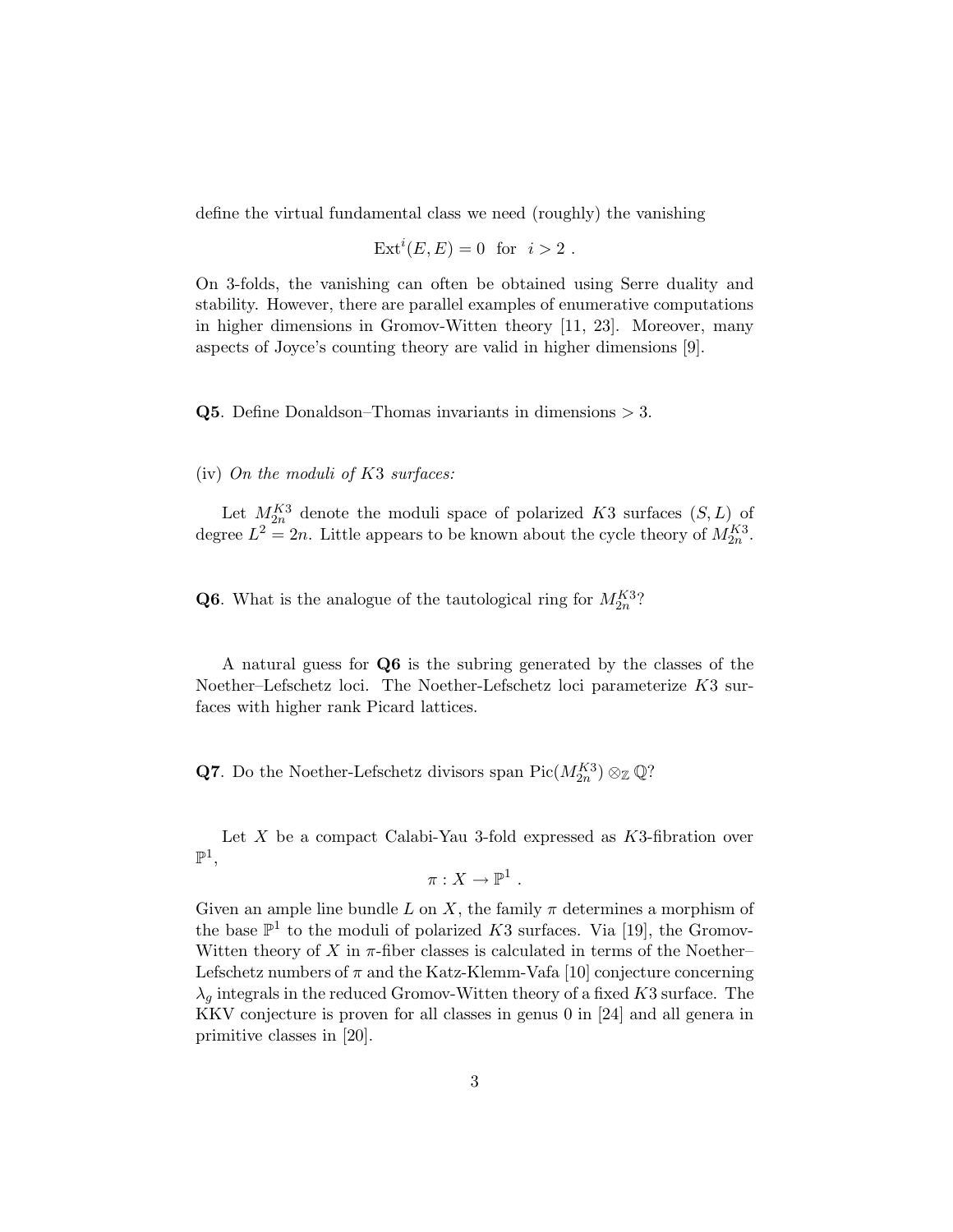Q8. Prove the Katz-Klemm-Vafa conjecture for in all genera and in all classes on K3 surfaces.

A solution to Q8 would provide a large class of exact formulas for higher genus Gromov-Witten invariants of compact Calabi-Yau 3-folds. Unlike the local toric cases, mathematical results for higher genus Gromov-Witten invariants have been difficult to obtain, see [26] for the genus 1 theory of the quintic 3-fold.

Q9. Find effective mathematical methods for calculating the higher genus Gromov-Witten invariants of compact Calabi-Yau 3-folds.

Effective methods for the Enriques Calabi-Yau in genus  $g \leq 2$  have been found in [18]. Complete, but less effective, techniques for the quintic are explained in [17]. At present, the holomorphic anomaly equation in topological string theory is more effective than the higher genus mathematical methods.

I was partially supported by the NSF through DMS-0500187. Thanks are due to P. Hacking and J. Tevelev for organizing the Algebraic Geometry Northeastern Series (AGNES) conference. The present article was adapted from P. Hacking's notes of my lecture.

# References

- [1] K. Behrend, Gromov-Witten invariants in algebraic geometry, Invent. Math. 127 (1997), 601–617.
- [2] K. Behrend and B. Fantechi, The intrinsic normal cone, Invent. Math. **128** (1997), 45–88.
- [3] S. Donaldson and R. Thomas, Gauge theory in higher dimens ions, in The geometric universe: science, geometry, and the work of Roger Penrose, S. Huggett et. al eds., Oxford Univ. Press, 1998.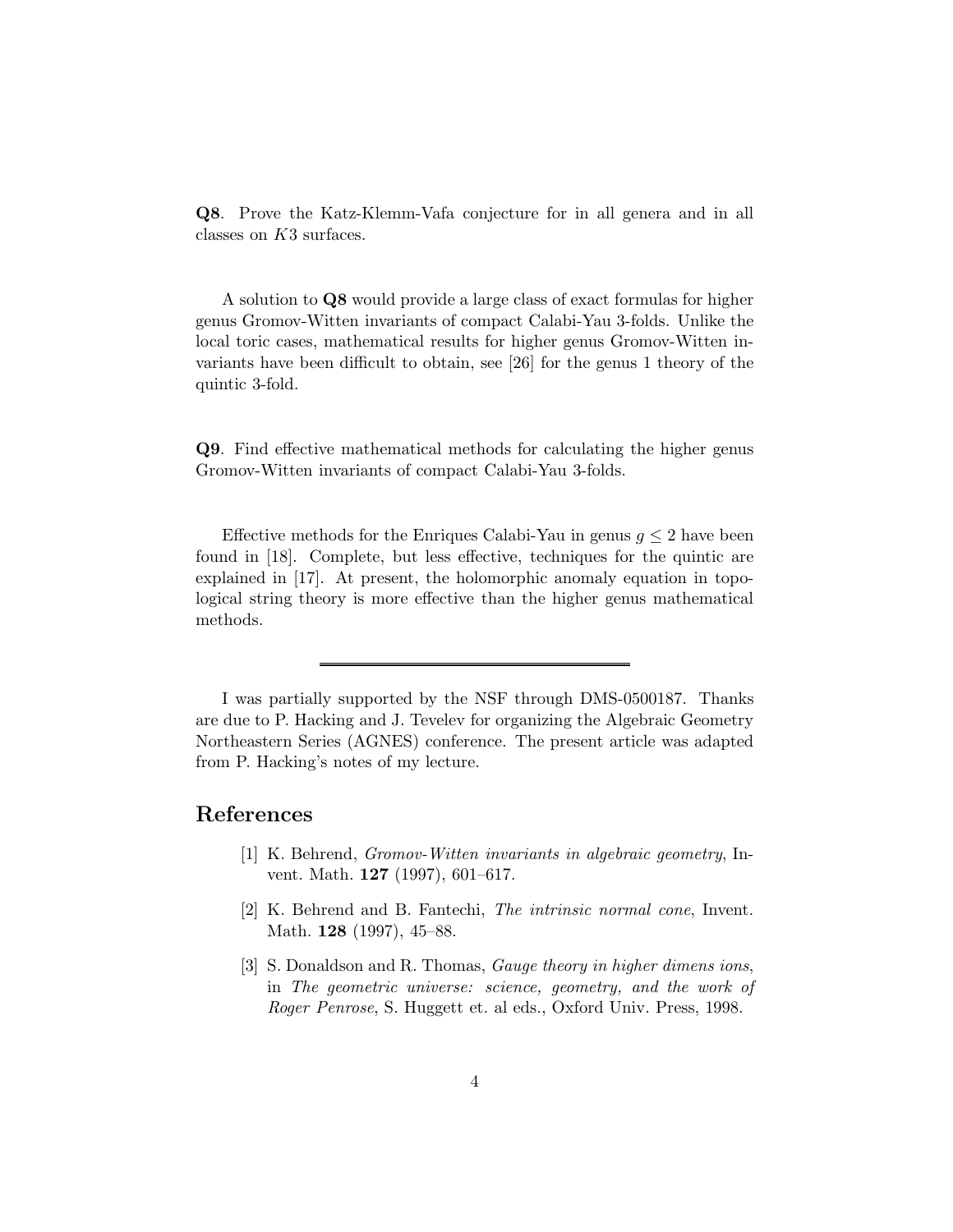- [4] T. Eguchi, K. Hori, C.-S. Xiong, *Quantum cohomology and Vira*soro algebra, Phys. Lett. B402 (1997), 71–80.
- [5] W. Fulton and R. Pandharipande, Notes on stable maps and quantum cohomology, in Proceedings of Algebraic Geometry – Santa Cruz (1995), Proc. Sympos. Pure Math. 62, 45–96.
- [6] C. Faber, A conjectural description of the tautological ring of the moduli space of curves, in Moduli of Curves and Abelian Varieties (The Dutch Intercity Seminar on Moduli), C. Faber and E. Looijenga, eds. 109–129, Aspects of Math. E33, Vieweg:Weisbaden, 1999.
- [7] C. Faber and R. Pandharipande, Relative maps and tautological classes, JEMS 7 (2005), 13–49.
- [8] A. Givental, Gromov-Witten theory and quantization of quadratic Hamiltonians, Mosc. Math. J. 1 (2001), 551–568.
- [9] D. Joyce, Configurations in abelian categories IV: invariants and changing stability conditions. Adv. in Math. 217 (2008), 125–204.
- [10] S. Katz, A. Klemm, C Vafa, M-theory, topological strings, and spinning black holes, Adv. Theor. Math. Phys. 3 (1999), 1445– 1537.
- [11] A. Klemm and R. Pandharipande, Enumerative geometry of *Calabi-Yau 4-folds*, Comm. Math. Phys. **281** (2008), 621–653.
- [12] M. Levine and R. Pandharipande, Algebraic cobordism revisited, Invent. Math. 176 (2009), 63–130.
- [13] J. Li and G. Tian, *Virtual moduli cycles and Gromov-Witten in*variants of algebraic varieties, J. AMS 11 (1998), 119–174.
- [14] A. Okounkov and R. Pandharipande, Virasoro constraints for target curves, Invent. Math. 163 (2006), 47–108.
- [15] D. Maulik, N. Nekrasov, R. Pandharipande, and A. Okounkov, Gromov-Witten theory and Donaldson-Thomas theory, Comp. Math. 142 (2006), 887–918.
- [16] D. Maulik, A. Oblomkov, R. Pandharipande, and A. Okounkov, Gromov-Witten/Donaldson-Thomas correspondence for toric 3 folds, arXiv:0809.3976.